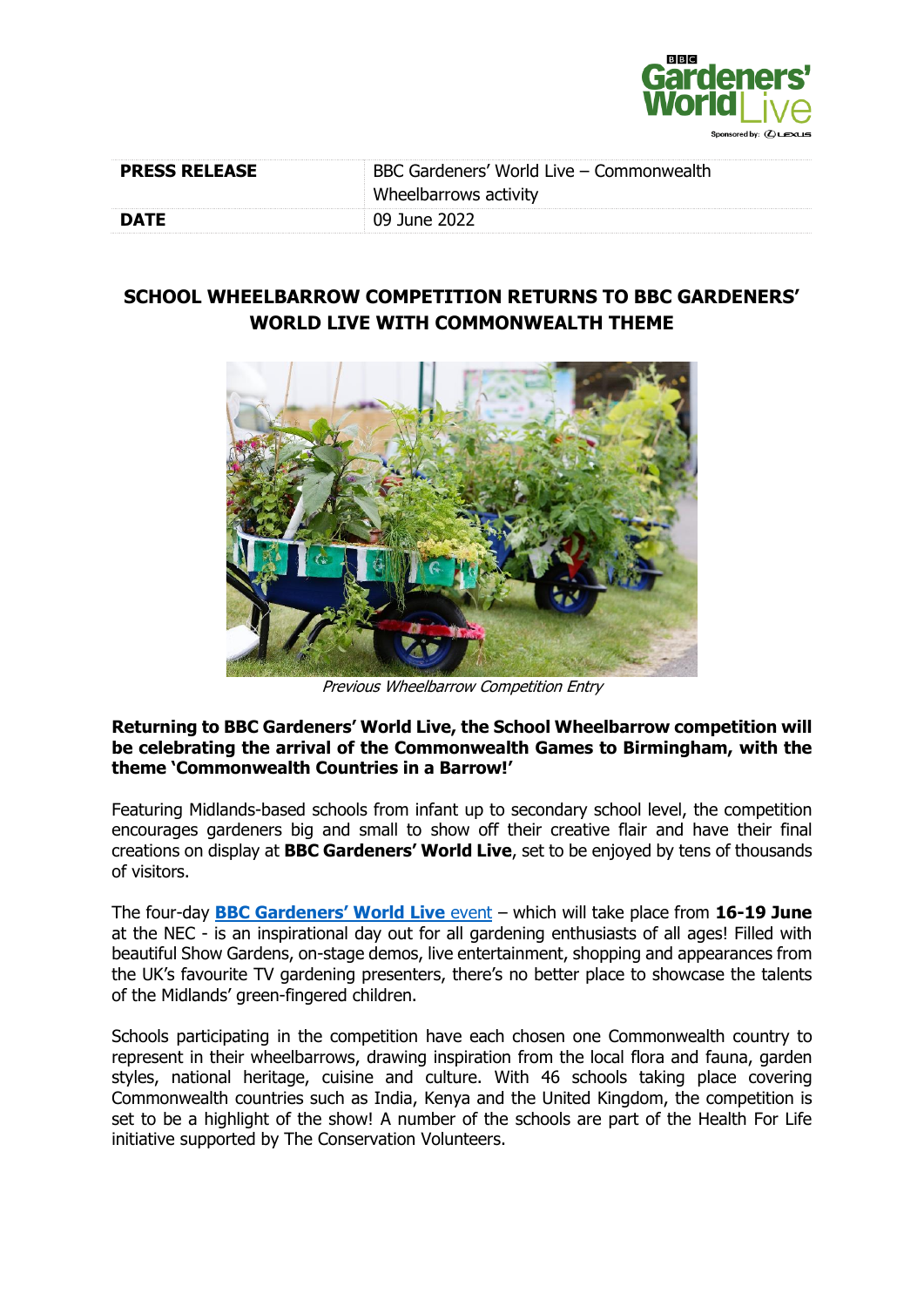

The **Oaks Primary School**, based in Druids Heath, will enter the competition with a United Kingdom-themed wheelbarrow. The participating year 2 class has chosen to create a Great British garden to not only to celebrate the joy of an English country garden, but to put their science plants topic into practice, show their support for the Commonwealth Games and mark the Queen's Platinum Jubilee celebrations. The wheelbarrow will be planted in the United Kingdom colours and will pay homage to the great British tradition of afternoon tea, growing traditional sandwich fillers and strawberries for a strawberries and cream dessert.

Elsewhere, children from **Somerville Primary School** in Small Heath are celebrating the diversity in their school with a Bangladesh-themed wheelbarrow. With pupils from an array of cultural and ethnic backgrounds, the school chose Bangladesh as their Commonwealth country of choice and spoke with pupil's relatives to plan their creation which celebrates the Bangladeshi culture.

This year, city-centre based **Thornton Primary School** will enter a Jamaica-themed wheelbarrow which includes plants and vegetables that represent the colours of the Jamaican flag, while incorporating vegetables used in Jamaican cuisine.

Lucy Tremlett, Horticultural Show Manager at BBC Gardeners' World Live, said:

"BBC Gardeners' World Live is a wonderful opportunity for like-minded gardening enthusiasts to come together and celebrate the wonders of plants and the natural world – no matter how young or old.

We're delighted that the much-loved wheelbarrow competition will return this year celebrating the Commonwealth theme, which ties in perfectly with the Platinum Jubilee celebrations and the Commonwealth Games, which arrives in Birmingham this Summer."

With lots of family fun to be had, there is plenty of child-friendly activities throughout the show to keep the little ones entertained including Plant Photography, where children can make their very own plant photos using turmeric and sunlight and also the chance for meet some chickens. Tickets are available in advance, or on the door, and kids go free on Sunday 19 June, making it a great Father's Day treat for the whole family.



Turmeric Plant Photography

For more information and to book tickets to **BBC Gardeners' World Live**, please visit [www.bbcgardenersworldlive.com](http://www.bbcgardenersworldlive.com/)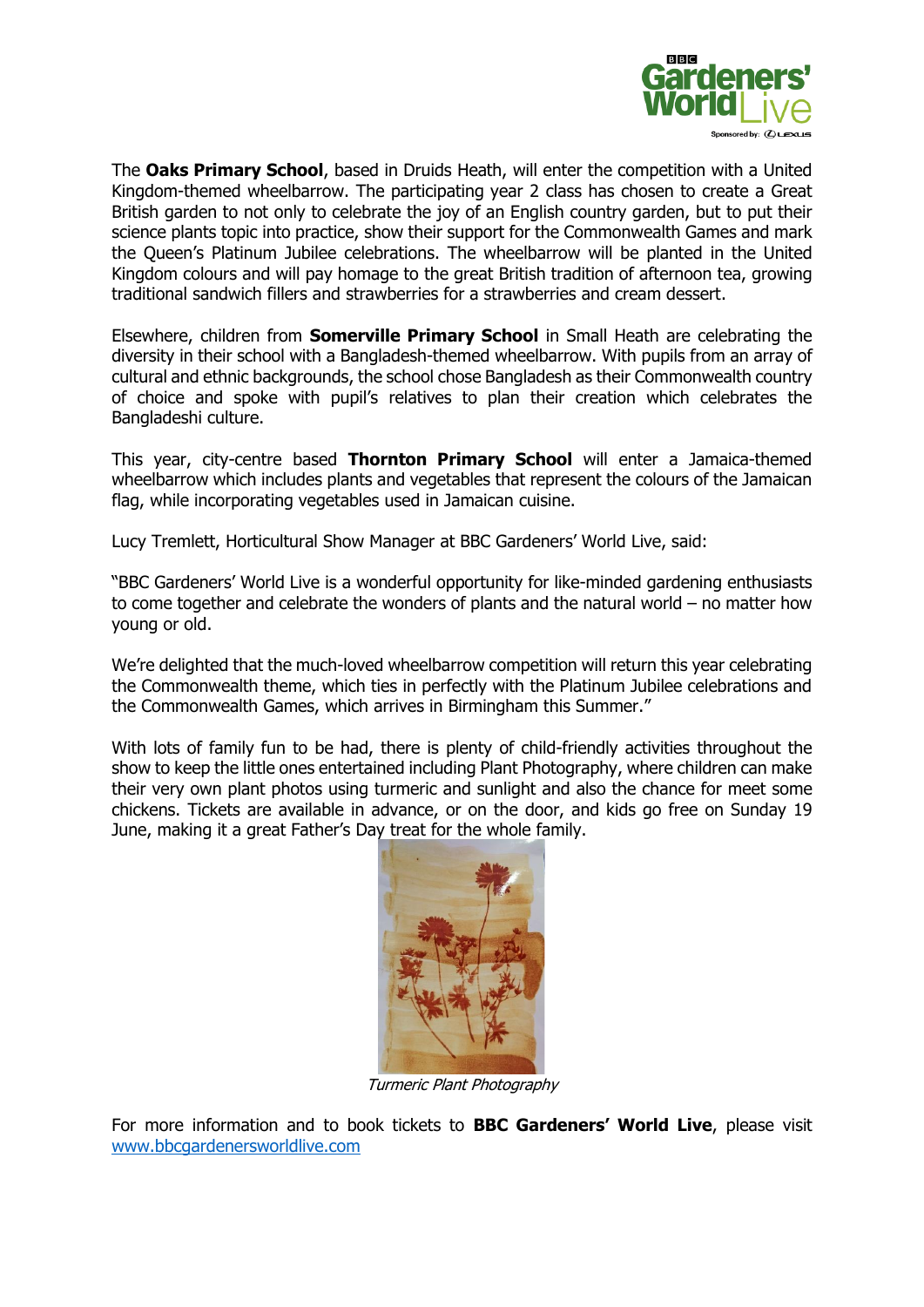

## **ENDS**

For all press enquiries, please contact Rewired PR:

| Marie Larner    | Marie@rewiredpr.com |
|-----------------|---------------------|
| Laura Whitehead | Laura@rewiredpr.com |

## **Notes to editors:**

BBC Gardeners' World Live takes place from Thursday 16<sup>th</sup> June- Sunday 19<sup>th</sup> June at Birmingham's NEC. Standard adult tickets start from £26 per day, children tickets are £13 for ages 6-17 years old, with under 5's free every day. 'Kids go Free' all day on Sunday 19<sup>th</sup> June.

A full list of schools taking part in the Commonwealth Countries in a Barrow competition, can be found below –

- Annie Lennard Primary School New Zealand
- Balsall Common Primary School Anguilla
- Barford Primary Nigeria
- Bishop Challoner Catholic School Northern Ireland
- Blossomfield Infant and Nursery England
- Colmore Junior School India
- Damson Wood Nursery and Infant School Canada
- Delapre Primary School Wales
- Dickens Heath Primary School England
- Doxey Primary School India
- Fordbridge Community Primary School Cyprus
- Halesbury School Cyprus
- Haslucks Green Junior School India
- Highfield J and I School India
- Hillstone Primary School India
- King Solomon International Business School Primary Montserrat
- King Solomon International Business School Secondary Jamaica
- Langley Secondary School New Zealand
- Light Hall School Australia
- Lyndon Green Junior School Britain
- Mappleborough Green C of E Primary School South Africa
- Merstone School Canada
- Monkspath J+I School Kenya
- Northfield Manor Primary Academy India
- Our Lady of Lourdes Catholic Primary School Kiribati
- Paget Primary School Saint Lucia
- Pegasus School Ghana
- Pinfold Street Primary School India
- Reynalds Cross Special School India
- Shirley Heath Junior School India
- Somerville Primary Bangladesh
- Solihull Prep School South Africa